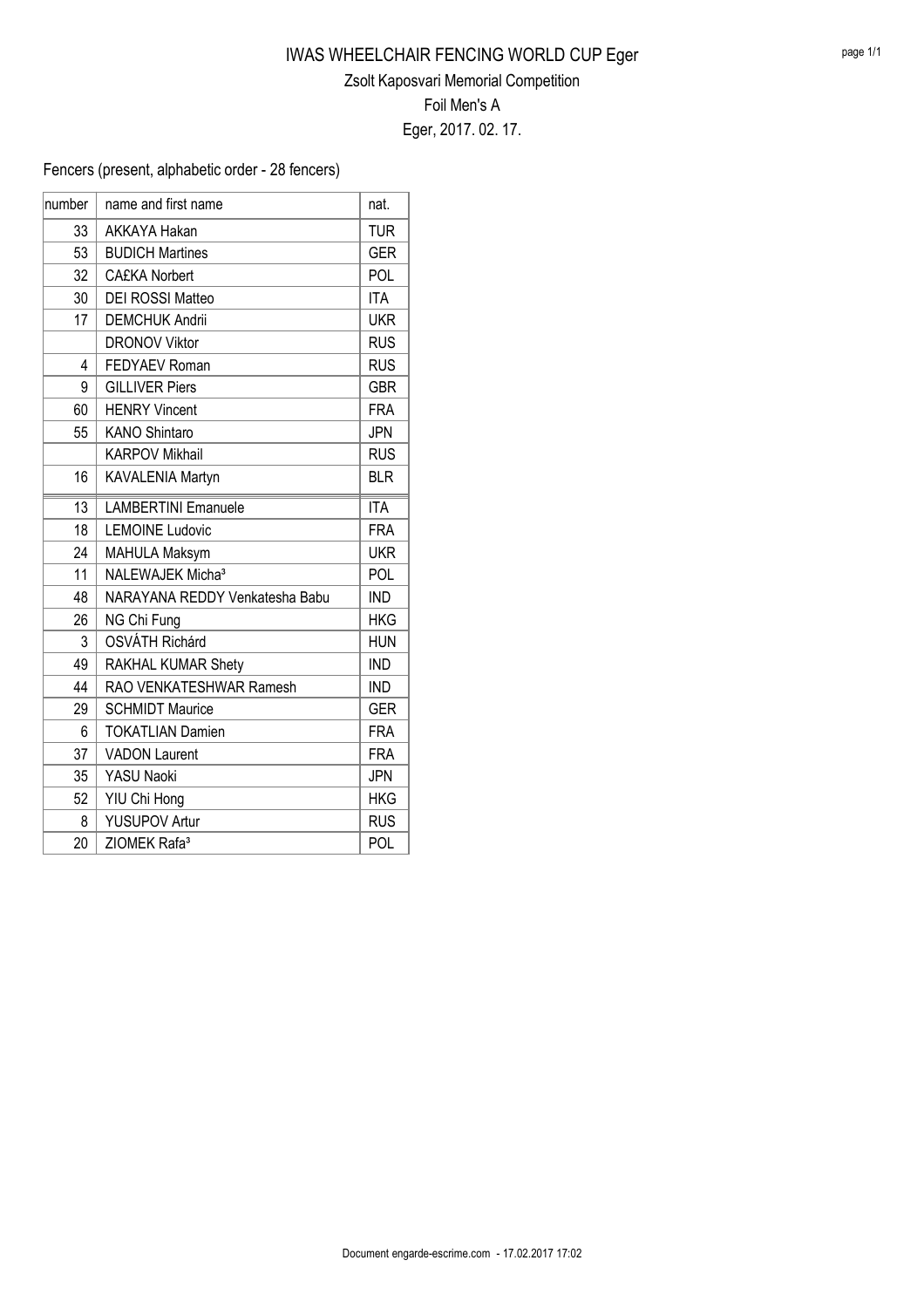Formula of the competition

28 fencers

1 poules: round

28 fencers 4 poules of 7 Separation by : countries 23 qualifiers

Direct elimination : 23 fencers

\_\_\_\_\_\_\_\_\_\_\_\_\_\_\_\_\_\_\_\_\_\_\_\_\_\_\_\_\_\_\_\_\_

Direct elimination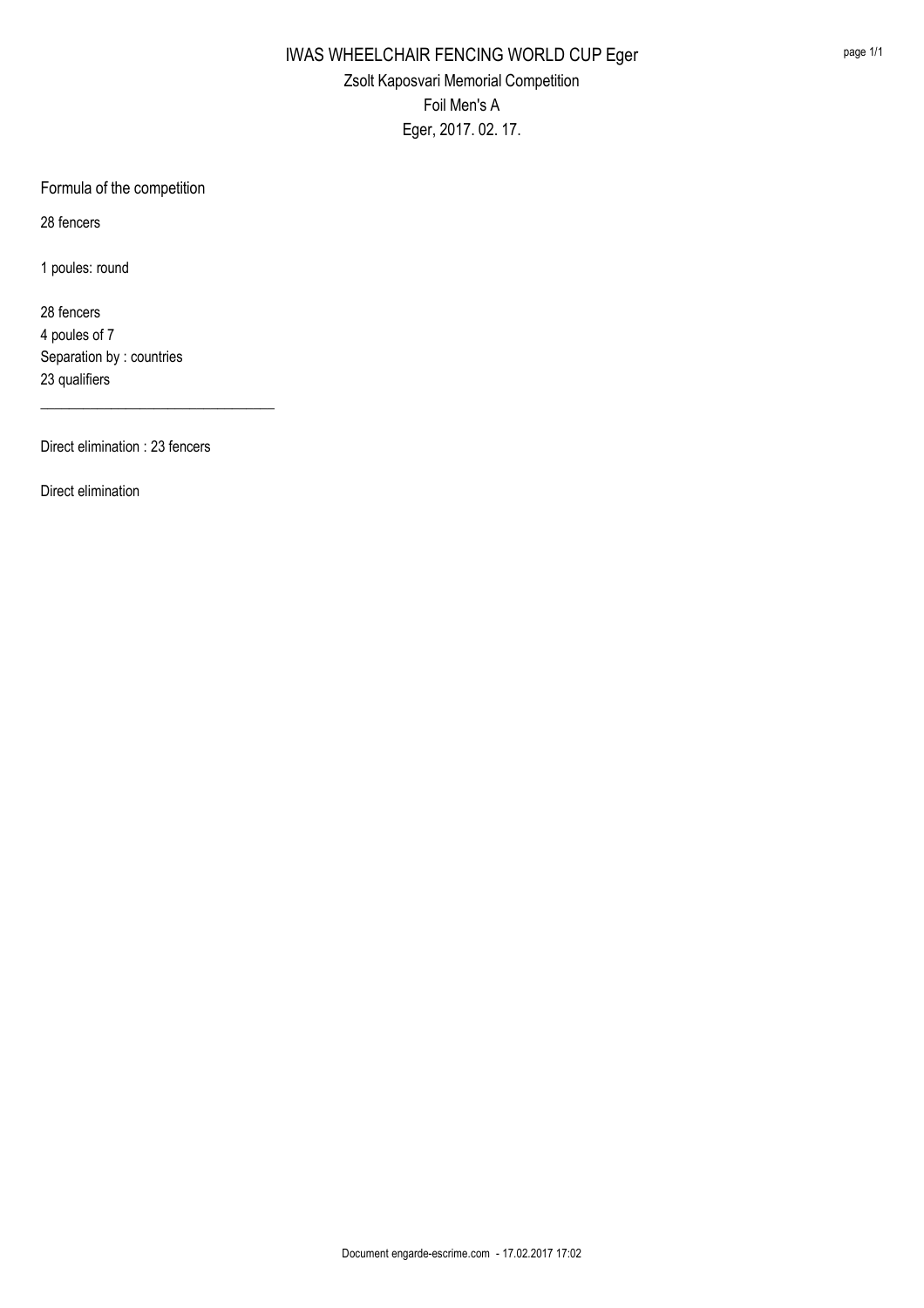### Poules, round No 1

### Poule No 1 9:00 piste No 1&2 Referee: OPRZEDEK Maximilian AUT, CHIU Yan Chat Anka HKG

| <b>DRONOV Viktor</b><br><b>DEMCHUK Andrii</b><br>DEI ROSSI Matteo<br>OSVÁTH Richárd<br>KAVALENIA Martyn<br>AKKAYA Hakan                                                       | <b>RUS</b><br><b>UKR</b><br><b>ITA</b><br><b>HUN</b><br><b>BLR</b><br><b>TUR</b>               | $\mathbf{3}$<br>V<br>$\sqrt{2}$<br>$\pmb{0}$<br>0<br>4<br>$\mathbb{R}^3$<br>$\vee$<br>V<br>$\vee$<br>V<br>$\vee$<br>$\vee$<br>$\overline{2}$<br>$\mathsf V$<br>$\vee$<br>V<br>$\mathbf 1$<br>V<br>$\overline{4}$<br>$\vee$<br>V<br>V<br>V<br>V<br>$\sqrt{2}$<br>$\overline{2}$<br>$\overline{2}$<br>1<br>0<br>V<br>$\pmb{4}$<br>V<br>$\pmb{0}$<br>1<br>V<br>$\vee$                                                                                              | V/M<br>0.167<br>1.000<br>0.667<br>0.833<br>0.167<br>0.500          | ind.<br>$-13$<br>18<br>7<br>17<br>$-15$<br>$\overline{2}$           | HS<br>14<br>30<br>23<br>29<br>12<br>20      | rank<br>5<br>1<br>3<br>$\overline{2}$<br>6<br>4                   |
|-------------------------------------------------------------------------------------------------------------------------------------------------------------------------------|------------------------------------------------------------------------------------------------|-----------------------------------------------------------------------------------------------------------------------------------------------------------------------------------------------------------------------------------------------------------------------------------------------------------------------------------------------------------------------------------------------------------------------------------------------------------------|--------------------------------------------------------------------|---------------------------------------------------------------------|---------------------------------------------|-------------------------------------------------------------------|
| <b>HENRY Vincent</b><br>Poule No 2 9:00<br>piste No 3&4<br>Referee: HAMAR Balázs HUN, FILAIRE Fabien FRA                                                                      | <b>FRA</b>                                                                                     | $\mathbf{1}$<br>$\overline{2}$<br>V<br>4<br>$\mathbf 0$<br>$\mathbf{1}$                                                                                                                                                                                                                                                                                                                                                                                         | 0.167                                                              | $-16$                                                               | 13                                          | $\overline{7}$                                                    |
| YASU Naoki<br><b>LAMBERTINI Emanuele</b><br>FEDYAEV Roman<br><b>LEMOINE Ludovic</b><br><b>BUDICH Martines</b><br><b>CA£KA Norbert</b><br>RAKHAL KUMAR Shety                   | <b>JPN</b><br><b>ITA</b><br><b>RUS</b><br><b>FRA</b><br><b>GER</b><br><b>POL</b><br><b>IND</b> | $\overline{c}$<br>0<br>$\pmb{0}$<br>$\pmb{0}$<br>4<br>V<br>$\vee$<br>$\vee$<br>T<br>$\vee$<br>$\vee$<br>$\vee$<br>$\vee$<br>$\vee$<br>$\vee$<br>V<br>$\overline{\mathbf{4}}$<br>V<br>V<br>$\sqrt{3}$<br>1<br>V<br>V<br>V<br>V<br>$\pmb{0}$<br>$\overline{\mathbf{c}}$<br>$\mathfrak{3}$<br>V<br>$\mathbf{1}$<br>V<br>$\mathbf 1$<br>0<br>$\sqrt{3}$<br>V<br>V<br>V<br>$\mathbf{1}$<br>$\mathbf{1}$<br>0<br>$\mathbf 0$<br>$\overline{2}$<br>$\overline{2}$      | V/M<br>0.167<br>1.000<br>0.833<br>0.667<br>0.333<br>0.500<br>0.000 | ind.<br>$-15$<br>23<br>19<br>8<br>-8<br>$-3$<br>$-24$               | НS<br>11<br>30<br>29<br>24<br>16<br>19<br>6 | rank<br>6<br>1<br>$\overline{2}$<br>3<br>5<br>4<br>$\overline{7}$ |
| Poule No 3 9:00<br>piste No 5&6<br>Referee: MIJATOVIC Bojan CRO, ISMAILOV Khuseyn RUS                                                                                         |                                                                                                |                                                                                                                                                                                                                                                                                                                                                                                                                                                                 |                                                                    |                                                                     |                                             |                                                                   |
| NALEWAJEK Micha <sup>3</sup><br>YIU Chi Hong<br><b>TOKATLIAN Damien</b><br><b>MAHULA Maksym</b><br>RAO VENKATESHWAR Ramesh<br><b>KARPOV Mikhail</b><br><b>SCHMIDT Maurice</b> | <b>POL</b><br><b>HKG</b><br><b>FRA</b><br><b>UKR</b><br>IND<br><b>RUS</b><br><b>GER</b>        | $\sqrt{3}$<br>$\vee$<br>V<br>V<br>1<br>V<br>$\overline{2}$<br>$\sqrt{2}$<br>$\vee$<br>$\pmb{0}$<br>$\mathbb{R}^n$<br>$\vee$<br>V<br>$\vee$<br>$\vee$<br>V<br>V<br>V<br>V<br>$\sqrt{2}$<br>3<br>V<br>V<br>$\mathbf{1}$<br>4<br>$\sqrt{3}$<br>$\pmb{0}$<br>$\pmb{0}$<br>$\mathbf 1$<br>$\mathbf 0$<br>1<br>$\mathfrak{Z}$<br>$\vee$<br>$\overline{\mathbf{4}}$<br>V<br>V<br>$\overline{c}$<br>$\overline{2}$<br>$\overline{2}$<br>$\mathbf 1$<br>$\vee$<br>V<br>V | V/M<br>0.667<br>0.500<br>1.000<br>0.333<br>0.000<br>0.500<br>0.500 | ind.<br>11<br>$-2$<br>18<br>$-4$<br>$-25$<br>$\overline{4}$<br>$-2$ | HS<br>24<br>19<br>30<br>20<br>5<br>24<br>20 | rank<br>$\overline{2}$<br>5<br>1<br>6<br>$\overline{7}$<br>3<br>4 |
| Poule No 4 9:00<br>piste No 7&8<br>Referee: ROMANO Pasqualine ITA, BOURRET Gilles FRA                                                                                         |                                                                                                |                                                                                                                                                                                                                                                                                                                                                                                                                                                                 |                                                                    |                                                                     |                                             |                                                                   |
| ZIOMEK Rafa <sup>3</sup><br>NG Chi Fung<br><b>VADON Laurent</b><br><b>GILLIVER Piers</b><br><b>YUSUPOV Artur</b><br>NARAYANA REDDY Venkatesha Babu<br><b>KANO Shintaro</b>    | <b>POL</b><br><b>HKG</b><br><b>FRA</b><br><b>GBR</b><br><b>RUS</b><br><b>IND</b><br><b>JPN</b> | 3<br>$\overline{4}$<br>V<br>٧<br>1<br>4<br>V<br>V<br>4<br>V<br>V<br>1<br>$\overline{2}$<br>1<br>V<br>0<br>0<br>3<br>V<br>٧<br>٧<br>٧<br>V<br>V<br>V<br>$\vee$<br>$\vee$<br>$\overline{4}$<br>$\vee$<br>V<br>0<br>0<br>0<br>0<br>0<br>0<br>V<br>$\overline{4}$<br>V<br>$\overline{2}$<br>0<br>V                                                                                                                                                                  | V/M<br>0.333<br>0.667<br>0.167<br>1.000<br>0.833<br>0.000<br>0.500 | ind.<br>2<br>5<br>$-14$<br>21<br>17<br>$-30$<br>$-1$                | HS<br>22<br>25<br>11<br>30<br>29<br>0<br>21 | rank<br>5<br>3<br>6<br>1<br>$\sqrt{2}$<br>7<br>4                  |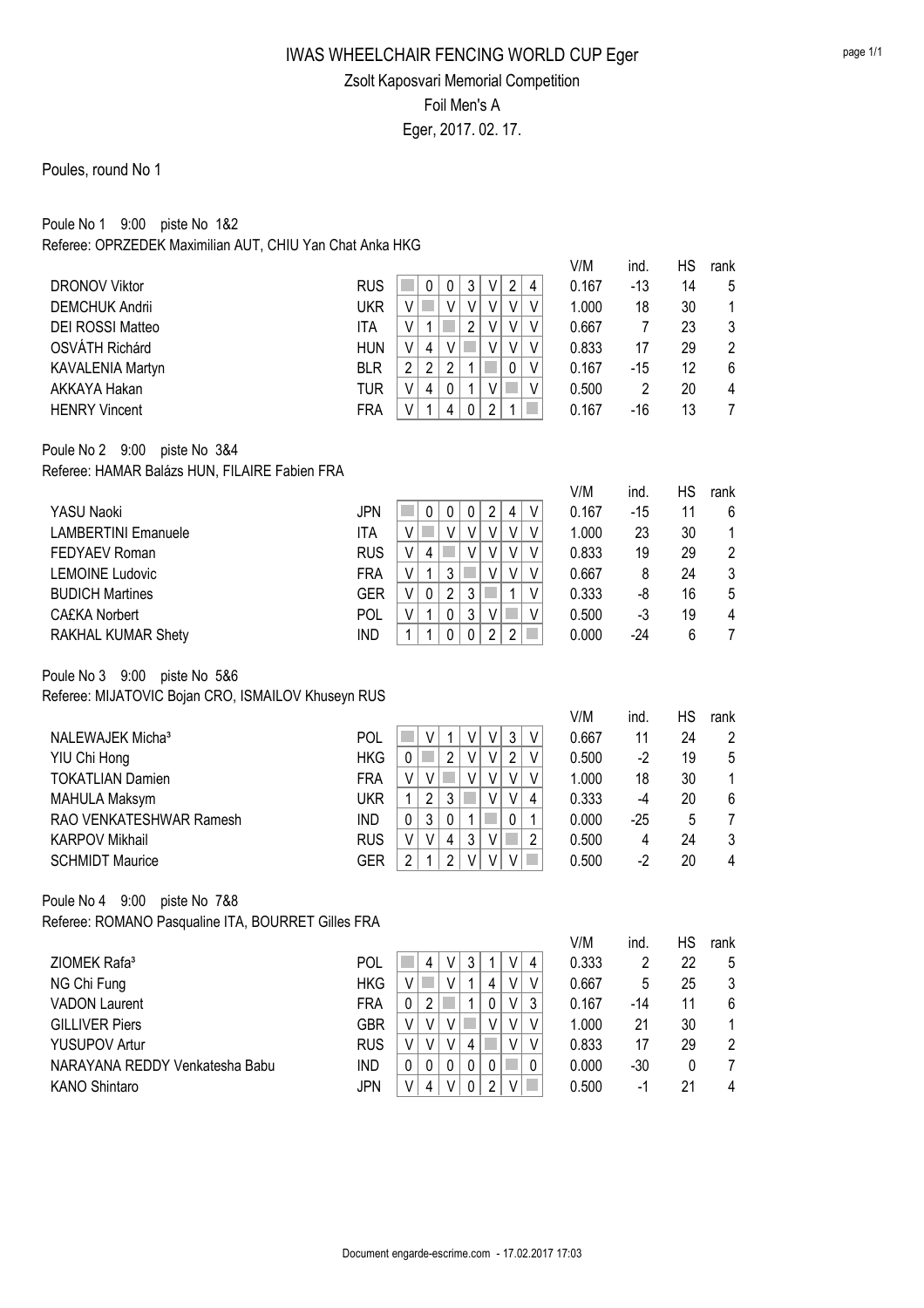Ranking of poules, round No 1 (ordered by ranking - 28 fencers)

| rank           | name and first name            | nat.       | V/M   | ind.           | <b>HS</b> | group      |
|----------------|--------------------------------|------------|-------|----------------|-----------|------------|
| 1              | <b>LAMBERTINI Emanuele</b>     | <b>ITA</b> | 1.000 | 23             | 30        | qualifier  |
| $\overline{2}$ | <b>GILLIVER Piers</b>          | <b>GBR</b> | 1.000 | 21             | 30        | qualifier  |
| 3              | <b>DEMCHUK Andrii</b>          | <b>UKR</b> | 1.000 | 18             | 30        | qualifier  |
| 3              | <b>TOKATLIAN Damien</b>        | <b>FRA</b> | 1.000 | 18             | 30        | qualifier  |
| 5              | <b>FEDYAEV Roman</b>           | <b>RUS</b> | 0.833 | 19             | 29        | qualifier  |
| 6              | OSVÁTH Richárd                 | <b>HUN</b> | 0.833 | 17             | 29        | qualifier  |
| 6              | <b>YUSUPOV Artur</b>           | <b>RUS</b> | 0.833 | 17             | 29        | qualifier  |
| 8              | NALEWAJEK Micha <sup>3</sup>   | POL        | 0.667 | 11             | 24        | qualifier  |
| 9              | <b>LEMOINE Ludovic</b>         | <b>FRA</b> | 0.667 | 8              | 24        | qualifier  |
| 10             | <b>DEI ROSSI Matteo</b>        | <b>ITA</b> | 0.667 | 7              | 23        | qualifier  |
| 11             | NG Chi Fung                    | <b>HKG</b> | 0.667 | 5              | 25        | qualifier  |
| 12             | <b>KARPOV Mikhail</b>          | <b>RUS</b> | 0.500 | 4              | 24        | qualifier  |
| 13             | <b>AKKAYA Hakan</b>            | <b>TUR</b> | 0.500 | $\overline{2}$ | 20        | qualifier  |
| 14             | <b>KANO Shintaro</b>           | <b>JPN</b> | 0.500 | $-1$           | 21        | qualifier  |
| 15             | <b>SCHMIDT Maurice</b>         | <b>GER</b> | 0.500 | $-2$           | 20        | qualifier  |
| 16             | YIU Chi Hong                   | <b>HKG</b> | 0.500 | $-2$           | 19        | qualifier  |
| 17             | <b>CA£KA Norbert</b>           | POL        | 0.500 | $-3$           | 19        | qualifier  |
| 18             | ZIOMEK Rafa <sup>3</sup>       | POL        | 0.333 | $\overline{2}$ | 22        | qualifier  |
| 19             | MAHULA Maksym                  | <b>UKR</b> | 0.333 | $-4$           | 20        | qualifier  |
| 20             | <b>BUDICH Martines</b>         | <b>GER</b> | 0.333 | -8             | 16        | qualifier  |
| 21             | <b>DRONOV Viktor</b>           | <b>RUS</b> | 0.167 | $-13$          | 14        | qualifier  |
| 22             | <b>VADON Laurent</b>           | <b>FRA</b> | 0.167 | $-14$          | 11        | qualifier  |
| 23             | KAVALENIA Martyn               | <b>BLR</b> | 0.167 | $-15$          | 12        | qualifier  |
| 24             | YASU Naoki                     | <b>JPN</b> | 0.167 | $-15$          | 11        | eliminated |
| 25             | <b>HENRY Vincent</b>           | <b>FRA</b> | 0.167 | $-16$          | 13        | eliminated |
| 26             | RAKHAL KUMAR Shety             | <b>IND</b> | 0.000 | $-24$          | 6         | eliminated |
| 27             | RAO VENKATESHWAR Ramesh        | <b>IND</b> | 0.000 | $-25$          | 5         | eliminated |
| 28             | NARAYANA REDDY Venkatesha Babu | <b>IND</b> | 0.000 | $-30$          | 0         | eliminated |
|                |                                |            |       |                |           |            |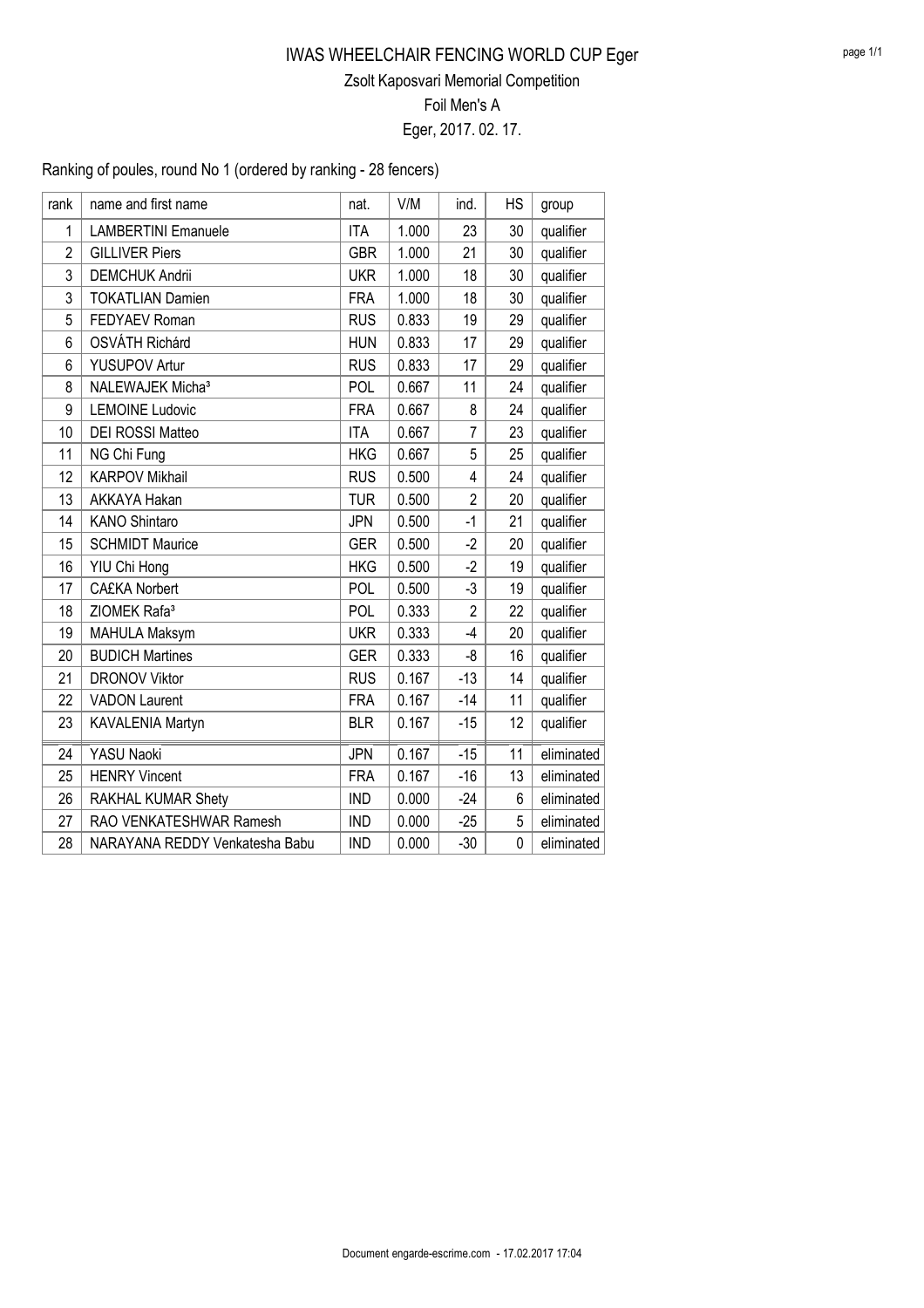|                 | Tableau of 32                |            | Tableau of 16                    |                                    |
|-----------------|------------------------------|------------|----------------------------------|------------------------------------|
| $\mathbf{1}$    | <b>LAMBERTINI Emanuele</b>   | <b>ITA</b> |                                  |                                    |
| 32              |                              | ---        | <b>LAMBERTINI Emanuele</b>       |                                    |
| 17              | <b>CA£KA Norbert</b>         | <b>POL</b> |                                  | <b>LAMBERTINI Emanuele</b><br>15/3 |
| 16              | YIU Chi Hong                 | <b>HKG</b> | <b>CA£KA Norbert</b><br>15/12    |                                    |
| 9               | <b>LEMOINE Ludovic</b>       | <b>FRA</b> |                                  |                                    |
| 24              |                              |            | <b>LEMOINE Ludovic</b>           |                                    |
| 25              |                              |            |                                  | <b>LEMOINE Ludovic</b><br>15/11    |
| 8               | NALEWAJEK Micha <sup>3</sup> | <b>POL</b> | NALEWAJEK Micha <sup>3</sup>     |                                    |
| $5\phantom{.0}$ | FEDYAEV Roman                | <b>RUS</b> |                                  |                                    |
| 28              |                              |            | FEDYAEV Roman                    |                                    |
| 21              | <b>DRONOV Viktor</b>         | <b>RUS</b> |                                  | <b>FEDYAEV Roman</b><br>15/6       |
| 12              | <b>KARPOV Mikhail</b>        | <b>RUS</b> | <b>KARPOV Mikhail</b><br>15/8    |                                    |
| 13              | AKKAYA Hakan                 | <b>TUR</b> |                                  |                                    |
| 20              | <b>BUDICH Martines</b>       | <b>GER</b> | AKKAYA Hakan<br>15/4             |                                    |
| 29              |                              |            |                                  | <b>TOKATLIAN Damien</b><br>15/8    |
| 4               | <b>TOKATLIAN Damien</b>      | <b>FRA</b> | <b>TOKATLIAN Damien</b>          |                                    |
| $\mathbf{3}$    | <b>DEMCHUK Andrii</b>        | <b>UKR</b> |                                  |                                    |
| 30              |                              |            | <b>DEMCHUK Andrii</b>            |                                    |
| 19              | <b>MAHULA Maksym</b>         | <b>UKR</b> |                                  | <b>DEMCHUK Andrii</b><br>15/11     |
| 14              | KANO Shintaro                | <b>JPN</b> | <b>MAHULA Maksym</b><br>15/9     |                                    |
| 11              | NG Chi Fung                  | <b>HKG</b> |                                  |                                    |
| 22              | <b>VADON Laurent</b>         | <b>FRA</b> | NG Chi Fung<br>15/3              |                                    |
| 27              |                              |            |                                  | <b>YUSUPOV Artur</b><br>15/6       |
| 6               | <b>YUSUPOV Artur</b>         | <b>RUS</b> | <b>YUSUPOV Artur</b>             |                                    |
| $\overline{7}$  | OSVÁTH Richárd               | <b>HUN</b> |                                  |                                    |
| 26              |                              | ---        | OSVÁTH Richárd                   |                                    |
| 23              | KAVALENIA Martyn             | <b>BLR</b> |                                  | OSVÁTH Richárd<br>15/7             |
| 10              | DEI ROSSI Matteo             | <b>ITA</b> | DEI ROSSI Matteo<br>15/10        |                                    |
| 15              | <b>SCHMIDT Maurice</b>       | <b>GER</b> |                                  |                                    |
| 18              | ZIOMEK Rafa <sup>3</sup>     | <b>POL</b> | ZIOMEK Rafa <sup>3</sup><br>15/8 |                                    |
| 31              |                              |            |                                  | <b>GILLIVER Piers</b><br>15/13     |
| $\overline{2}$  | <b>GILLIVER Piers</b>        | <b>GBR</b> | <b>GILLIVER Piers</b>            |                                    |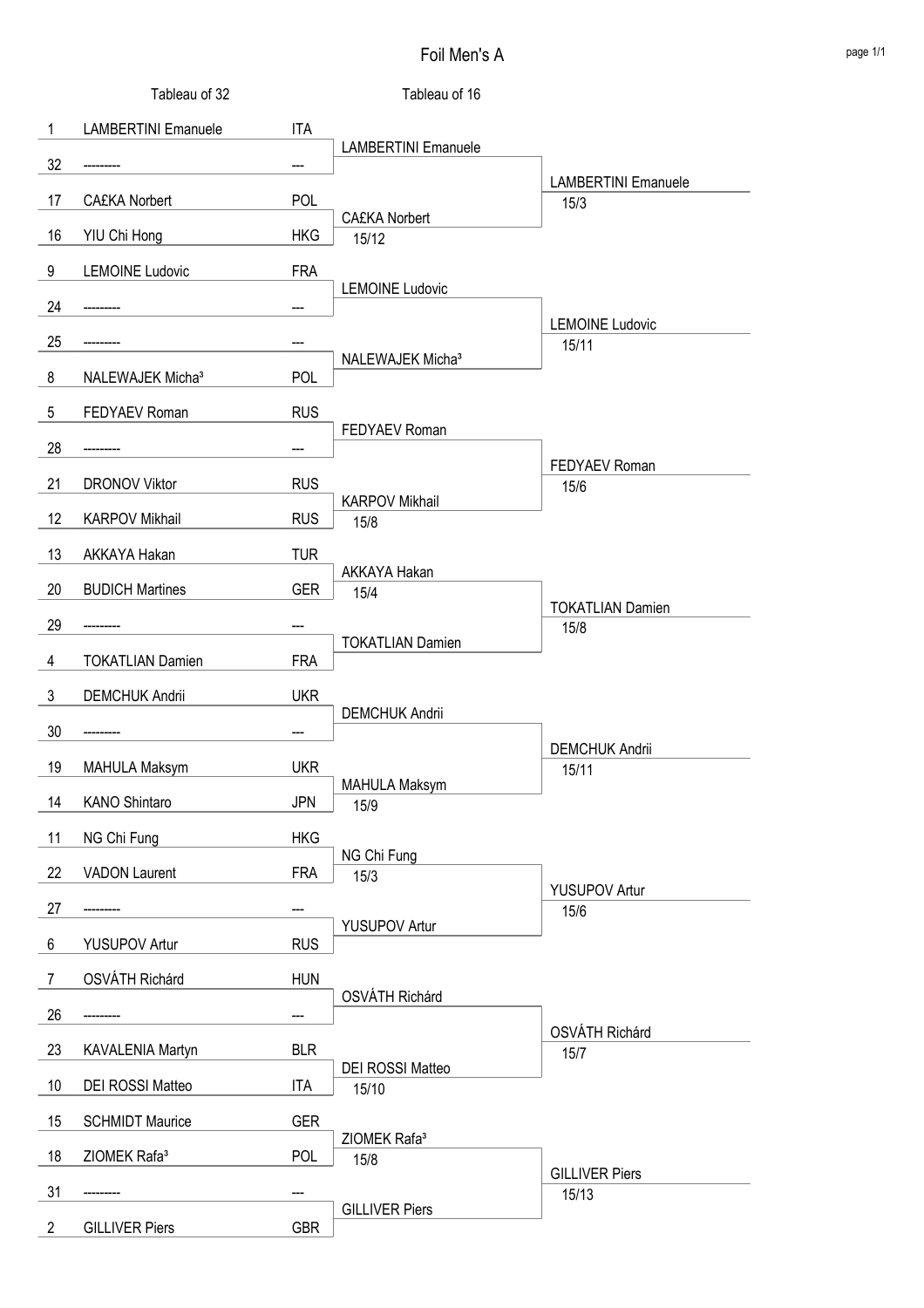## IWAS WHEELCHAIR FENCING WORLD CUP Eger

#### Zsolt Kaposvari Memorial Competition

#### Foil Men's A

### Eger, 2017. 02. 17.

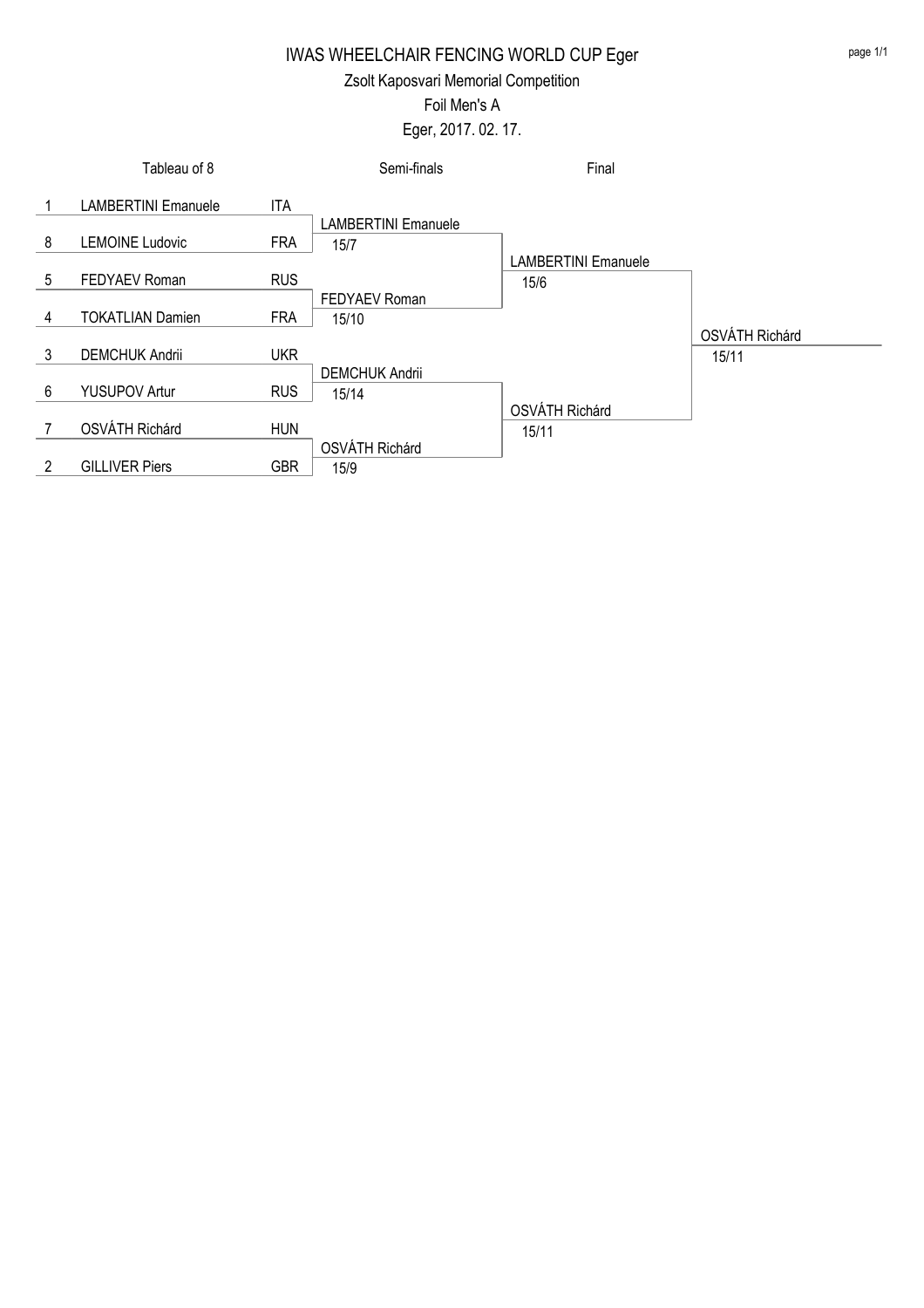Overall ranking (ordered by ranking - 28 fencers)

| rank           | name and first name            | nat.       |
|----------------|--------------------------------|------------|
| 1              | <b>OSVÁTH Richárd</b>          | <b>HUN</b> |
| $\overline{2}$ | <b>LAMBERTINI Emanuele</b>     | <b>ITA</b> |
| 3              | <b>DEMCHUK Andrii</b>          | <b>UKR</b> |
| 3              | <b>FEDYAEV Roman</b>           | <b>RUS</b> |
| 5              | <b>GILLIVER Piers</b>          | <b>GBR</b> |
| 6              | <b>TOKATLIAN Damien</b>        | <b>FRA</b> |
| $\overline{7}$ | <b>YUSUPOV Artur</b>           | <b>RUS</b> |
| 8              | <b>LEMOINE Ludovic</b>         | <b>FRA</b> |
| 9              | NALEWAJEK Micha <sup>3</sup>   | POL        |
| 10             | <b>DEI ROSSI Matteo</b>        | <b>ITA</b> |
| 11             | NG Chi Fung                    | <b>HKG</b> |
| 12             | <b>KARPOV Mikhail</b>          | <b>RUS</b> |
| 13             | <b>AKKAYA Hakan</b>            | <b>TUR</b> |
| 14             | <b>CA£KA Norbert</b>           | POL        |
| 15             | ZIOMEK Rafa <sup>3</sup>       | POL        |
| 16             | MAHULA Maksym                  | <b>UKR</b> |
| 17             | <b>KANO Shintaro</b>           | <b>JPN</b> |
| 18             | <b>SCHMIDT Maurice</b>         | <b>GER</b> |
| 19             | YIU Chi Hong                   | <b>HKG</b> |
| 20             | <b>BUDICH Martines</b>         | <b>GER</b> |
| 21             | <b>DRONOV Viktor</b>           | <b>RUS</b> |
| 22             | <b>VADON Laurent</b>           | <b>FRA</b> |
| 23             | KAVALENIA Martyn               | <b>BLR</b> |
| 24             | <b>YASU Naoki</b>              | <b>JPN</b> |
| 25             | <b>HENRY Vincent</b>           | <b>FRA</b> |
| 26             | RAKHAL KUMAR Shety             | <b>IND</b> |
| 27             | RAO VENKATESHWAR Ramesh        | <b>IND</b> |
| 28             | NARAYANA REDDY Venkatesha Babu | <b>IND</b> |